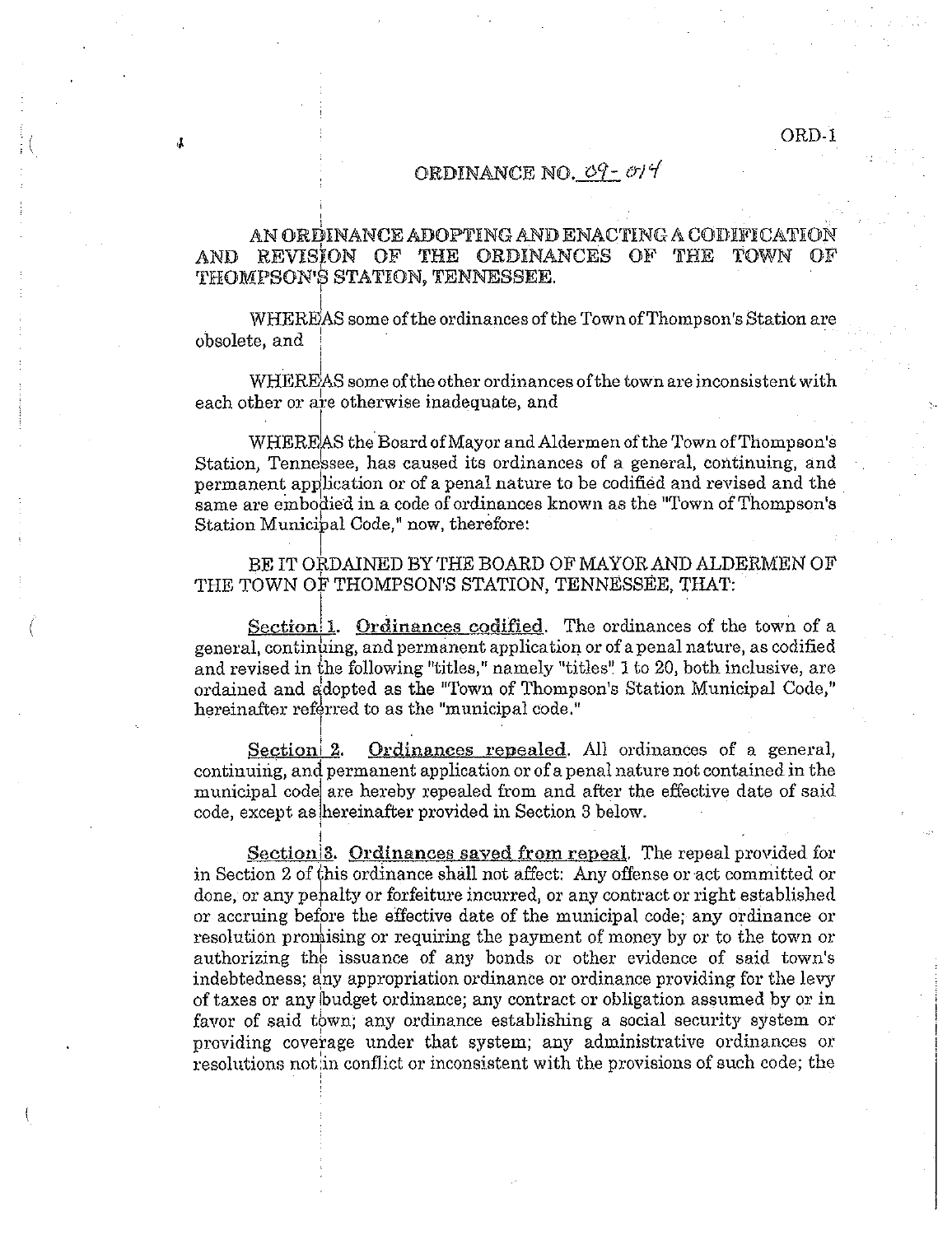ORD-2

portion of any ordinance not in conflict with such code which regulates speed, direction of travel, passing, stopping, yielding, standing, or parking on any specifically named public street or way; any right or franchise granted by the town; any ordinance dedicating, naming, establishing, locating, relocating, opening, paving, widening, vacating, etc., any street or public way; any ordinance establishing and prescribing the grade of any street; any ordinance providing for ilocal improvements and special assessments therefor; any ordinance dedicating or accepting any plat orsubdivision; any prosecution, suit, or other proceeding pending or any judgment rendered on or prior to the effective date of said code; any zoning ordinance or amendment thereto or amendment to the zoning map; nor shall such repeal affect any ordinance annexing territory to the town. I

Sectionl 4. Continuation of existing provisions. Insofar as the provisions of the municipal code are the same as those of ordinances existing and in force on its effective date, said provisions shall be considered to be continuations thereof and not as new enactments. I

Section 5. Penalty clause. Unless otherwise specified in a title, chapter or section of the municipal code, including the codes and ordinances adopted by reference, whenever in the municipal code any act is prohibited or is made or declared to be a civil offense, or whenever in the municipal code the doing of any act is required or the failure to do any act is declared to be a civil offense, the viblation of any such provision of the municipal code shall be punished by a ¢ivil penalty of not more than fifty dollars (\$50.00) and costs for each separate violation; provided, however, that the imposition of a civil penalty under the provisions of this municipal code shall not prevent the revocation of any permit or license or the taking of other punitive or remedial action where called for or permitted under the provisions of the municipal code or other applicable lawl In any place in the municipal code the term "it shall be a misdemeanor" or "it shall be an offense" or "it shall be unlawful" or similar terms appears lin the context of a penalty provision of this municipal code, it shall mean "it shall be a civil offense." Anytime the word "fine" or similar term appears in the context of a penalty provision of this municipal code, it shall mean "a civil penalty." ,

Each day any violation of the municipal code continues shall constitute a separate civil offense.

I <sup>1</sup>State law reference

> For authority to allow deferred payment of fines, or payment by installments, see Tennessee Code Annotated,  $\S$  40-24-101 et seq.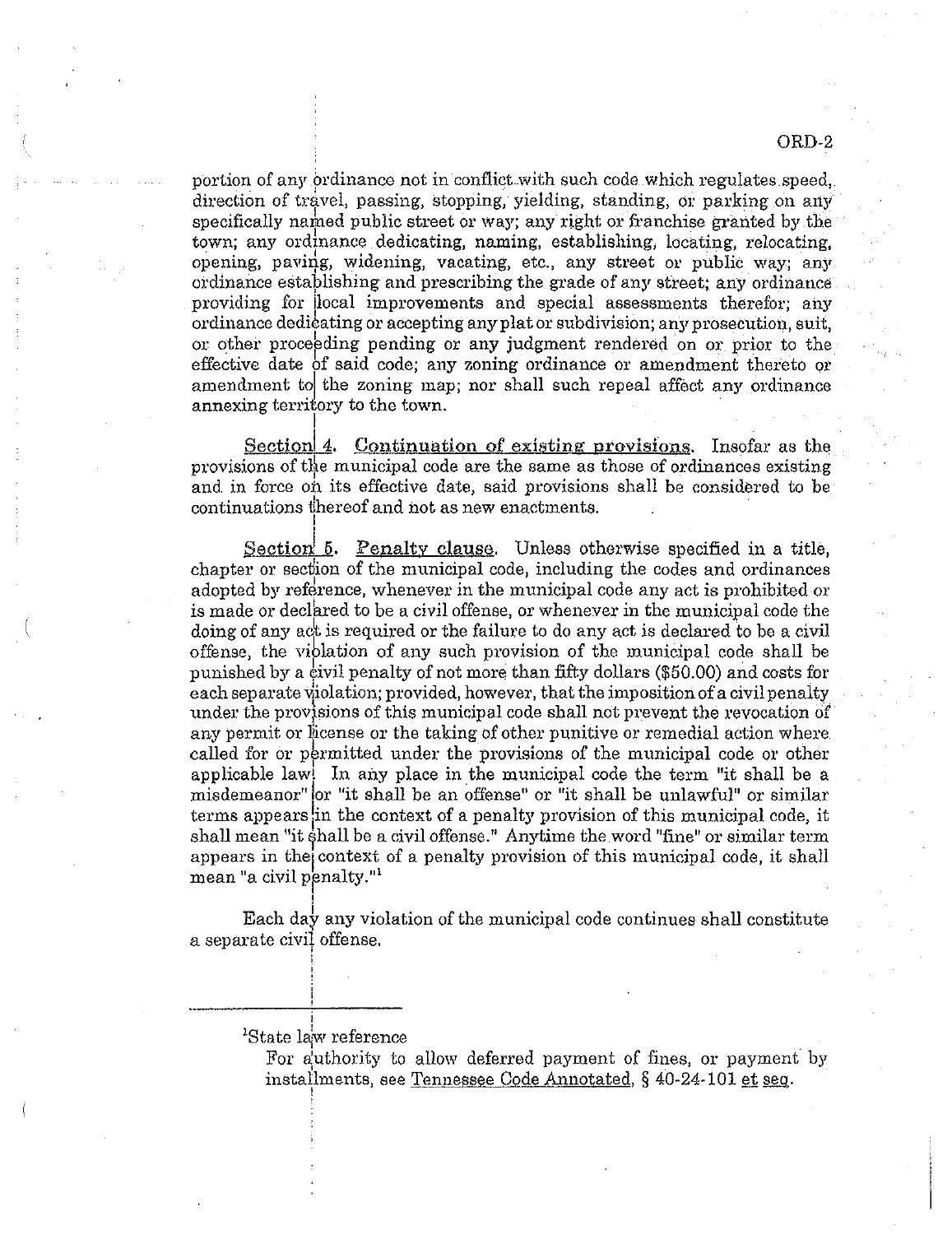Section 6. Severability clause. Each section, subsection, paragraph, sentence, and clause of the municipal code, including the codes and ordinances adopted by reference, is hereby declared to be separable and severable. The invalidity of any section, subsection, paragraph, sentence, or clause in the municipal code shall not affect the validity of any other portion of said code, and only any portion declared to be invalid by a court of competent jurisdiction shall be deleted therefrom.

Section 7. Reproduction and amendment of code. The municipal code shall be reproduced in loose-leaf form. The board of mayor and aldermen, by motion or resolution, shall fix, and change from time to time as considered necessary, the prices to be charged for copies of the municipal code and revisions thereto. After douction of the municipal code, each ordinance affecting the code shall be adopted as amending, adding, ox deleting, by numbers, specific chapters or sections of said code. Periodically thereafter all affected pages of the municipal code, shall be revised to reflect such amended, added, or deleted material and shall be distributed to town officers and employees having copies of said code and to other persons who have requested and paid for current revisions. Notes shall be inserted at the end of amended or new sections, referring to the numbers of ordinances making the amendments or adding the new provisions, and such references shall be cumulative if a section is amended more than oncelin order that the current copy ofthe municipal code will contain references to all ordinances responsible for current provisions. One copy of the municipal code las originally adopted and one copy of each amending ordinance thereafter adopted shall be furnished to the Municipal Technical Advisory Service immediately upon final passage and adoption.

I Section 8. Construction of conflicting provisions. Where any provision of the municipal code is in conflict with any other provision in said code, the provision which establishes the higher standard for the promotion and protection of the public health, safety, and welfare shall prevail.

Section<sup>19</sup>. Code available for public use. A copy of the municipal code shall be kept available in the recorder's office for public use and inspection at all reasonable times.

Section<sup>[10]</sup>. Date of effect. This ordinance shall take effect from and after its final passage, the public welfare requiring it, and the municipal code, including all *tHe* codes and ordinances therein adopted by reference, shall be effective on and after that date. I

 $\mathbf{I}$ :